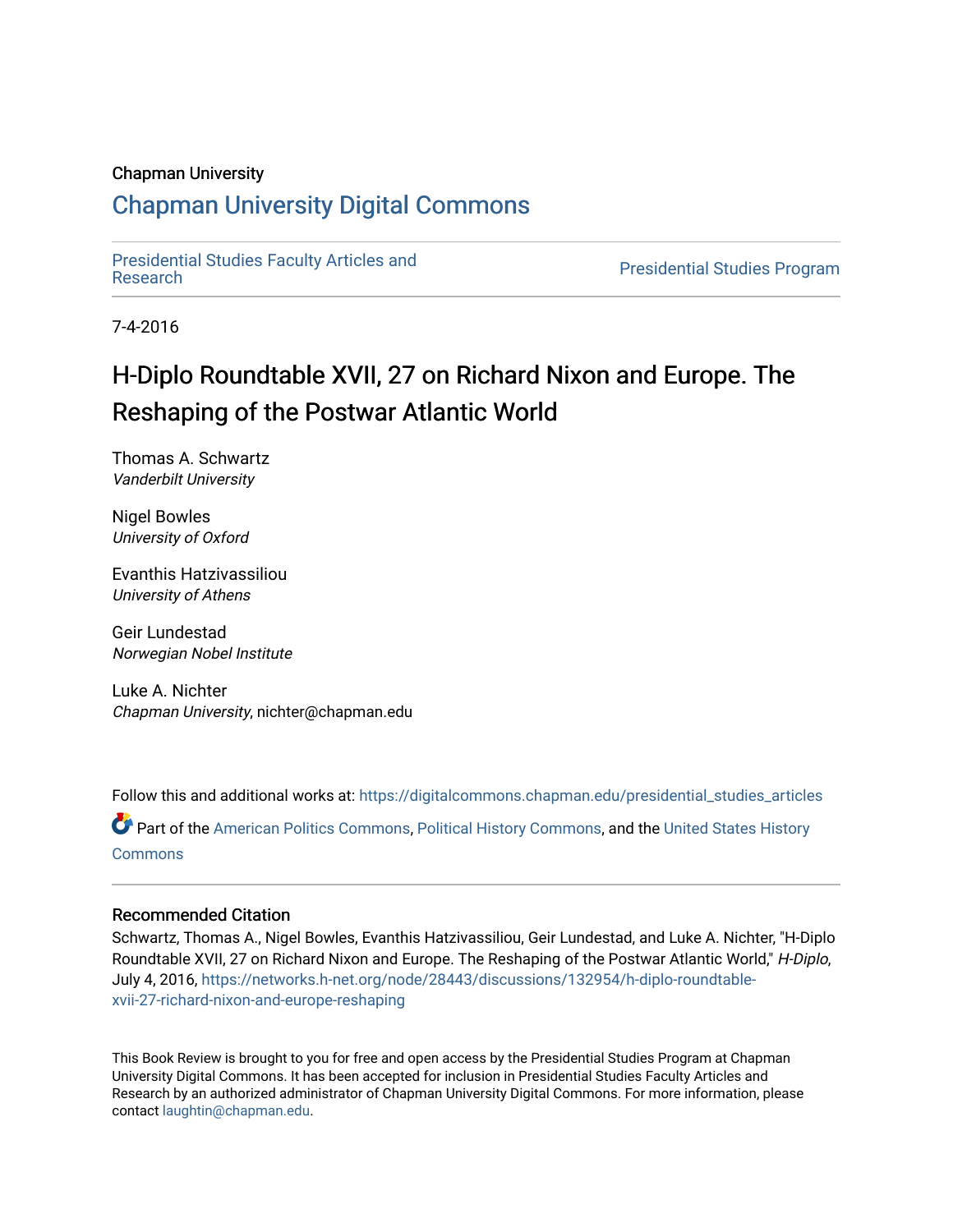### H-Diplo Roundtable XVII, 27 on Richard Nixon and Europe. The Reshaping of the Postwar Atlantic World

#### **Comments**

This review was originally published on [H-Diplo](https://networks.h-net.org/node/28443/discussions/132954/h-diplo-roundtable-xvii-27-richard-nixon-and-europe-reshaping).

#### Creative Commons License



This work is licensed under a [Creative Commons Attribution-Noncommercial-No Derivative Works 3.0](https://creativecommons.org/licenses/by-nc-nd/3.0/) [License](https://creativecommons.org/licenses/by-nc-nd/3.0/).

### Copyright

The authors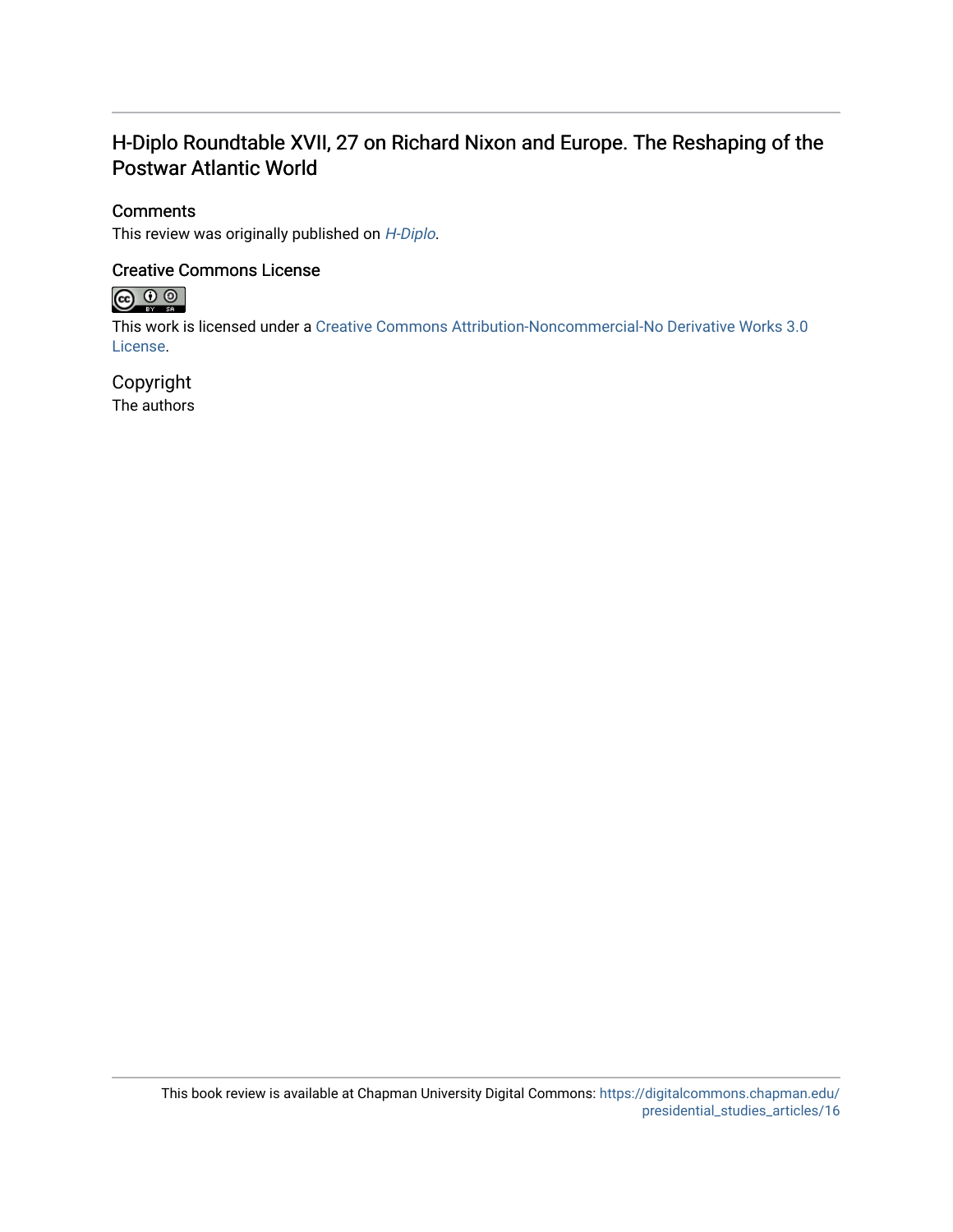## **[H-Diplo Roundtable XVII, 27 on Richard Nixon and Europe.](https://networks.h-net.org/node/28443/discussions/132954/h-diplo-roundtable-xvii-27-richard-nixon-and-europe-reshaping) [The Reshaping of the Postwar Atlantic World](https://networks.h-net.org/node/28443/discussions/132954/h-diplo-roundtable-xvii-27-richard-nixon-and-europe-reshaping)**

Discussion published by George Fujii on Monday, July 4, 2016

H-Diplo

#### [@HDiplo](https://www.twitter.com/HDiplo)

**Roundtable Review Volume XVII, No. 27 (2016)** *4 July 2016*

*Roundtable Editors:* Thomas Maddux and Diane Labrosse *Roundtable and Web Production Editor*: George Fujii Introduction by Thomas A. Schwartz

**Luke A. Nichter.** *Richard Nixon and Europe. The Reshaping of the Postwar Atlantic World.* New York: Cambridge University Press, 2015. ISBN: 9781107094581 (hardcover, \$99.99).

URL: <http://www.tiny.cc/Roundtable-XVII-27>

Contents

- [Introduction by Thomas A. Schwartz, Vanderbilt University.. 2](#page-2-0)
- [Review by Nigel Bowles, Corpus Christi College, University of Oxford.. 5](#page-5-0)
- [Review by Evanthis Hatzivassiliou, University of Athens. 8](#page-7-0)
- [Review by Geir Lundestad, Norwegian Nobel Institute \(1990-2014\). 12](#page-10-0)
- Author's Response by Luke A. Nichter, Texas A&M University-Central Texas. 15

#### **© 2016 The Authors.**

[Creative Commons Attribution-NonCommercial-NoDerivs 3.0 United States License](https://creativecommons.org/licenses/by-nc-nd/3.0/us/).

<span id="page-2-0"></span>Introduction by Thomas A. Schwartz, Vanderbilt University

<span id="page-2-1"></span>It is with a degree of modesty and some awkwardness that I write the introduction to a roundtable about a book which was inspired by something I wrote. Luke Nichter notes in the acknowledgments that his *Richard Nixon and Europe* seeks to do for the Nixon engagement with the old continent what my *Lyndon Johnson and Europe* did for that presidency's policy toward Europe.<u>''</u> But as Geir Lundestad so helpfully points out in his review, Nichter also rejects the central argument of my book in shaping his account of the Nixon presidency and its 'reshaping' of Atlantic relations. I argued that

https://networks.h-net.org/node/28443/discussions/132954/h-diplo-roundtable-xvii-27-richard-nixon-and-europe-reshaping Licensed under a Creative Commons Attribution-Noncommercial-No Derivative Works 3.0 United States License.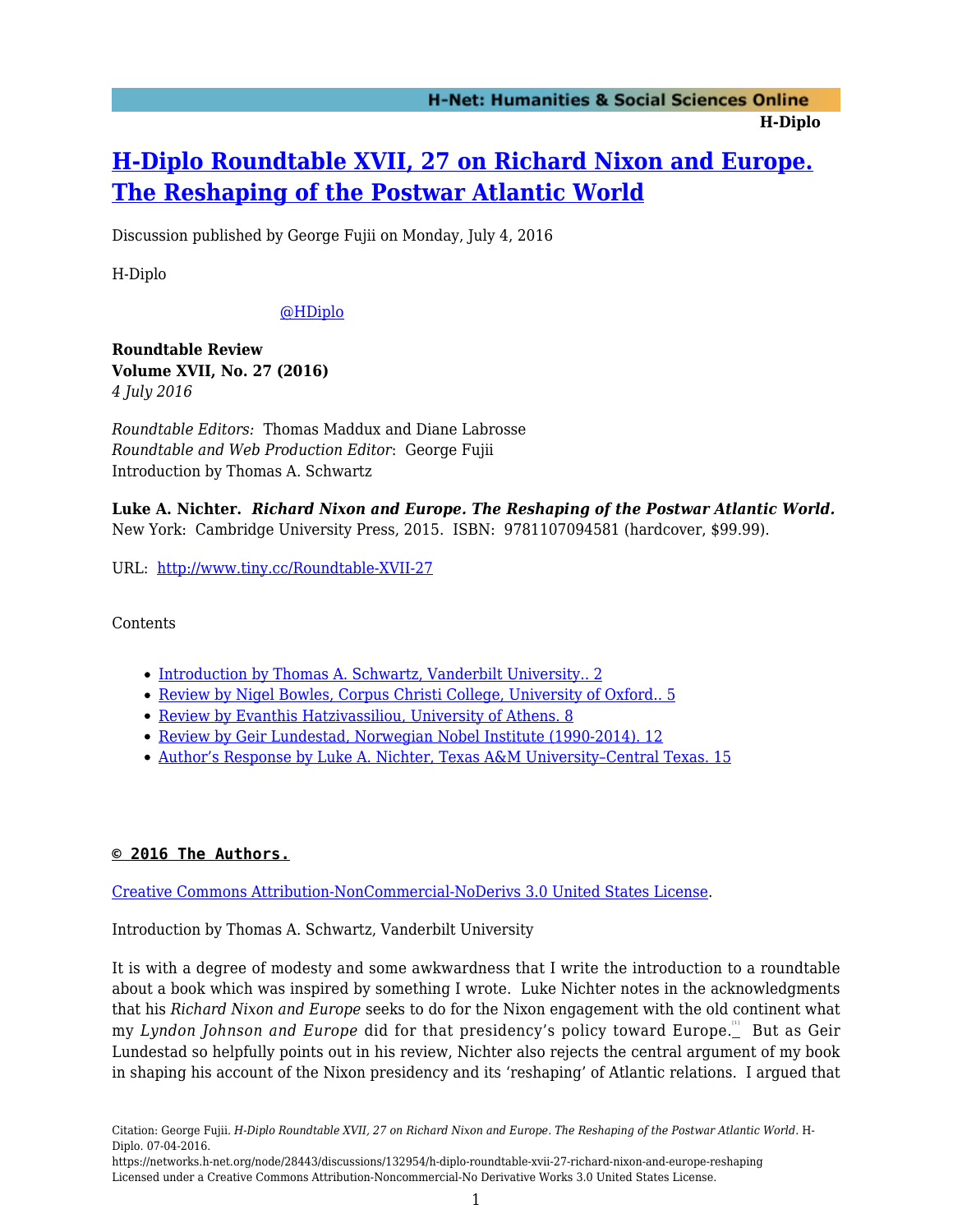Johnson was a relatively successful custodian of the Atlantic alliance and left it in good shape in 1969, while Nichter's book begins by arguing that when Nixon's presidency begins, U.S.-European relations were at "their lowest point" since World War II (1). Actually this put me in mind of the wise words of my late adviser, Ernest May, when I asked him about a controversial claim I wanted to make in an article. Responding to my excessive agonizing, May remarked, 'You could be wrong, but so what? You just acknowledge the mistake.' In that spirit I would encourage readers to compare our approaches to the issues that consumed American and European diplomats during these years, and to the presidential leadership of Johnson and Nixon, exercised rightly or wrongly. Whatever one makes of our disagreement, Nichter's book does bring new focus to a region of the world which has been largely neglected in the Nixon literature, which has focused much more on Nixon and his famous National Security Adviser Henry Kissinger's Vietnam policies, dealings with the Soviet Union and China, and involvements in the Third World. Nichter, whose publishing credentials include two widely heralded books with Douglas Brinkley on the Nixon tapes, has done an impressive degree of research in European archives, covering five countries as well as the archives of NATO and the European Union, then known as the EEC, or European Economic Community. All the reviewers marvel at the scope of his archival research, even when they dispute some of his conclusions.

<span id="page-3-1"></span><span id="page-3-0"></span>Perhaps not surprisingly, Lundestad is the most severe critic of the Nichter book. Those of us who know and admire Geir from his work at the Norwegian Nobel Institute also realize that he never holds back in his critiques, and as the informal dean of studies of America's 'empire by invitation' in Europe, he makes clear what he regards as the shortcomings of Nichter's argument. Lundestad faults Nichter for lacking an overarching or central thesis, which might tie together his treatment of such disparate topics as Nixon's attempt to give NATO new dimensions, his decision to end the Bretton Woods system, and the sharp disputes which he occasioned with the allies over their response to the Yom Kippur War. He also points out the irony that in a book about Nixon's European policy that his successor, Gerald Ford, actually emerges as something of the hero, as Ford helped to mend relations with Europe after the particularly nasty turn which things took during the twilight of Nixon's presidency. Lundestad also challenges several of claims put forth in Nichter's book. He is skeptical of the significance of the Year of Europe as well as the argument that Nixon's economic measures led to the European Monetary System. In particular, Lundestad sees the Nixon and Kissinger years as a reversal of the previous position of the United States in support of European integration, and a period when Nixon's sense of America's relative decline led him to see in a more unified Europe a threat to America's interests. Rather than see Nixon and Europe in the positive light Nichter puts forward, Lundestad quotes J. Robert Schaetzel, the U.S. Ambassador to the European Community during this time, to the effect that the United States lost interest in encouraging a strong and integrated Europe.

<span id="page-3-2"></span>The other two contributors to the roundtable are considerably more positive in their assessment of Nichter's contribution. Evanthis Hatzivassiliou singles out Nichter's extensive treatment of the end of the Bretton Woods system, especially Nichter's careful use of the White House tapes. Hatzivassiliou praises Nichter's "excellent analysis" of the Washington battles taking place during this time, especially the struggle between Kissinger and Secretary of the Treasury John Connally, who was far more prone to unilateralism in his treatment of Europe. The one major criticism which Hatzivassiliou makes is that Nichter does not engage as much with the European historiography on these years, especially the treatment of the negotiations over the Commission on Security and

Citation: George Fujii. *H-Diplo Roundtable XVII, 27 on Richard Nixon and Europe. The Reshaping of the Postwar Atlantic World*. H-Diplo. 07-04-2016.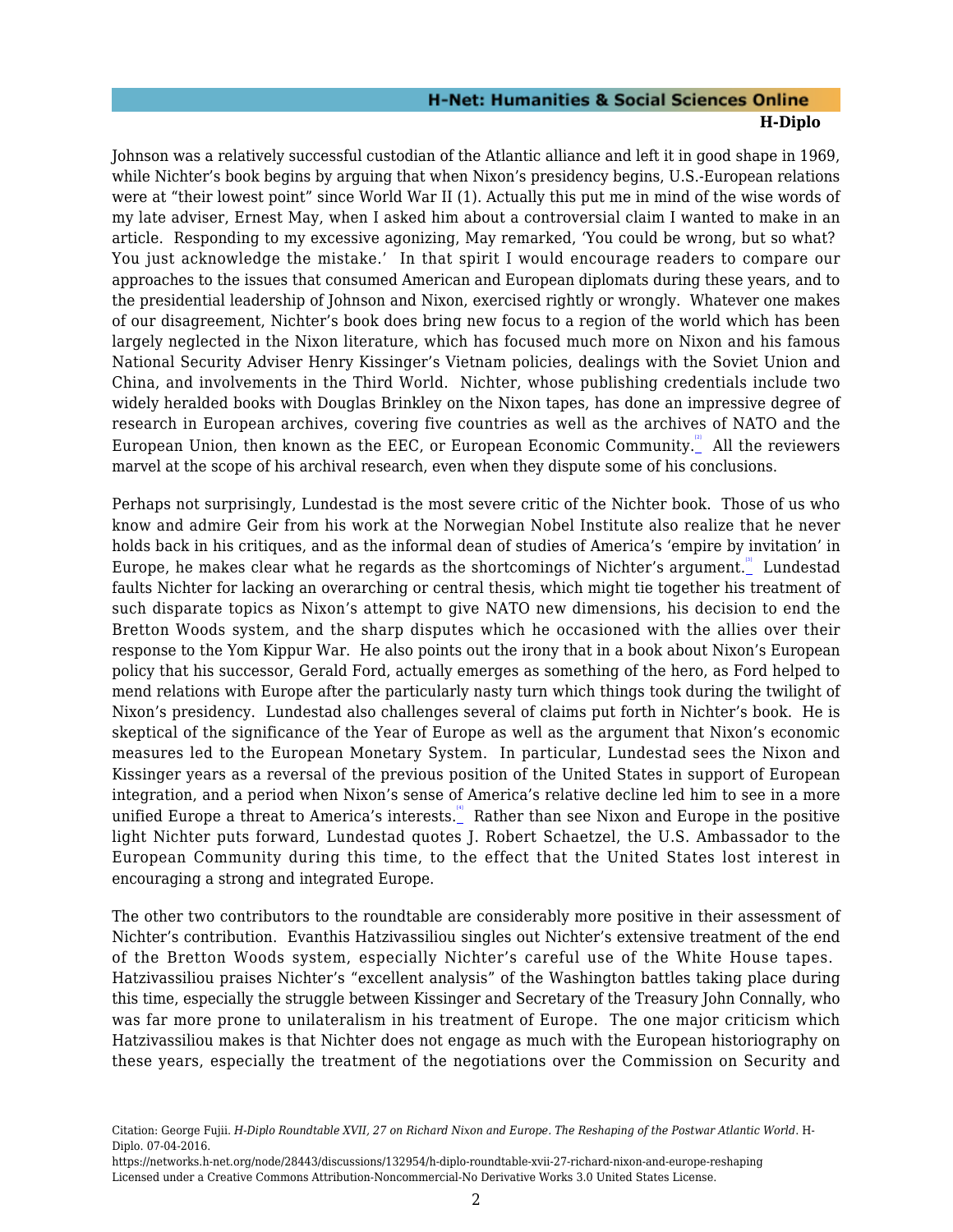Cooperation in Europe, otherwise known as the Helsinki Commission. Hatzivassiliou sees Nichter's work as covering a period of transition in the Atlantic relationship, and praises it for providing a "convincing picture" of the Nixon and Kissinger attempt to place the relationship on a new foundation.

Nigel Bowles is the most enthusiastic reviewer, calling *Richard Nixon and Europe* a "commanding book." Bowles emphasizes its extraordinary archival richness as well as its chapters on the end of Bretton Woods, which he terms "outstanding pieces of historical analysis." Bowles is particularly intrigued by the parallels between the events of the Nixon era and the contemporary 2016 issues affecting U.S.-European relations. The fact that a great deal of Nichter's book concerns the relationship between Britain and Europe, both in Prime Minister Edward Heath's efforts to join and then Prime Minister Harold Wilson's attempt to stay in Europe, conjures up strikingly similar parallels to David Cameron's current campaign to prevent the BREXIT referendum from passing this coming June 23. Bowles also sees a parallel in the degree to which the Nixon era was one of overall American retrenchment, with a strong emphasis on the need for the Europeans to do more for their own security. Finally, just as in 1973 the issues of the Middle East would roil the alliance during the October war and the oil embargo, now in 2016 the Middle East disturbs Europe's equilibrium with the migration crisis and the threat of terrorism. As Bowles sees it, history "does not offer repeat performances, but themes in relations between nation states and alliances nonetheless recur in modified forms," a rather more sophisticated way of stating the Mark Twain aphorism that 'History doesn't repeat itself, but it does rhyme a lot.' For Bowles, the Nichter book is very welcome, coming at a time when both Americans and Europeans need to be reminded of the history of their relationship, and especially the importance of the American security guarantee in helping to keep Europe together as a political force.

Luke Nichter's book is clearly an important contribution to the historiography of America's most important post-1945 relationship, and one which has played an essential role in maintaining international peace and global prosperity. Yet our current political situation leads one to doubt Bowles's expressed belief that "the transatlantic relationship remains vital to the United States and its European partners for reasons of politics, security, trade, and culture." These words strike a chord in my internationalist heart, but in an election season when 'America First' has resurfaced as the foreign policy principle of the Republican nominee, it is an open question whether the relationship will survive intact. The thought of a future "Donald Trump and Europe" book is frightening enough.

#### **Participants:**

**Luke A. Nichter** is an Associate Professor of History at Texas A&M University – Central Texas, and a Visiting Senior Research Fellow at the University of Oxford's Rothermere American Institute. He earned in Ph.D. in Policy History from Bowling Green State University. Luke's other publications include the *New York Times* bestseller *The Nixon Tapes: 1971-1972* (Boston: Houghton Mifflin Harcourt, 2014) and *The Nixon Tapes: 1973* (Boston: Houghton Mifflin Harcourt, 2015), both coauthored with Douglas Brinkley. His current project is tentatively titled *Henry Cabot Lodge, Jr. and the Decline of the Eastern Establishment*, to be published by Yale University Press.

**Thomas Alan Schwartz** is a Professor of History and Political Science at Vanderbilt University.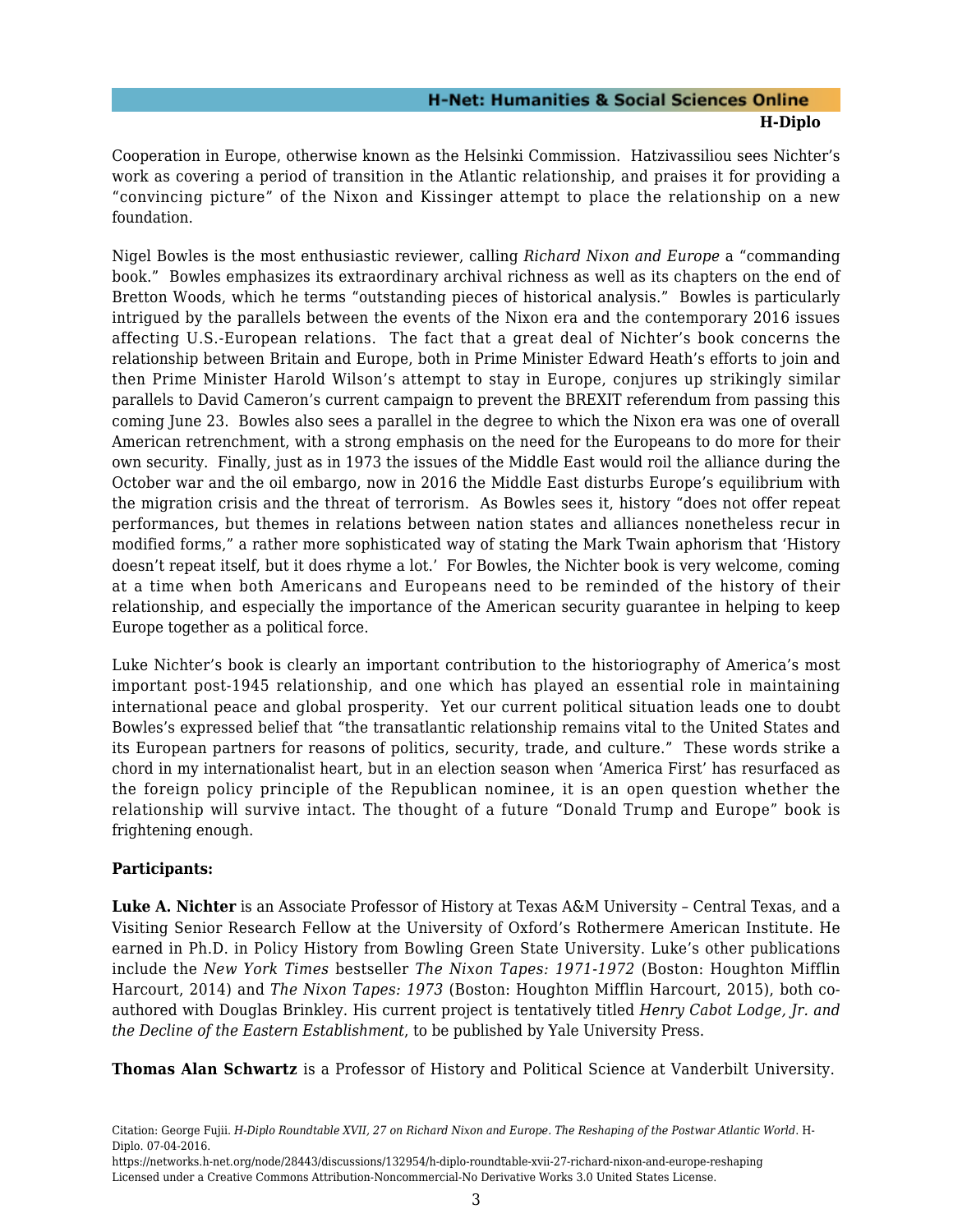Most recently he is the co-editor with Matthias Schulz, *The Strained Alliance: US-European Relations in the 1970s*, (Cambridge University Press, 2009). He is currently working on a study of former Secretary of State Henry Kissinger entitled *Henry Kissinger and the Dilemmas of American Power.*

**Nigel Bowles** was from 2008-2015 Director of the Rothermere American Institute at the University of Oxford. His research interests are in the United States Presidency. He is currently writing a book about what the politics of American monetary policy from 1945-1988 show about Presidents' use of authority and power.

**Evanthis Hatzivassiliou** received his Ph.D. in International History from the London School of Economics in 1992. He is Professor of Postwar History at the Department of History of the University of Athens. He is a member of the Academic Committee of the Constantinos Karamanlis Institute for Democracy; of the Publications Committee of the Eleftherios Venizelos Foundation; and of the Greek-Turkish forum. His publications include *Greece and the Cold War: Frontline State, 1952-1967* (London: Routledge, 2006), and *NATO and Western Perceptions of the Soviet Bloc: Alliance Analysis and Reporting, 1951-1969* (London: Routledge, 2014). He currently studies the NATO Committee on the Challenges of Modern Society during the 1970s.

From 1973 to 1989 **Geir Lundestad** was professor of history and American civilization at the University of Tromsø. From 1990 to 2014 he was Director of the Norwegian Nobel Institute and Secretary of the Norwegian Nobel Committee (which awards the Nobel Peace Prize.) From 1991 to 2014 he was also an adjunct professor of international history at the University of Oslo. He has published numerous books on international relations after 1945, particularly on the origins of the Cold War and on transatlantic relations.

<span id="page-5-0"></span>Review by Nigel Bowles, Corpus Christi College, University of Oxford

In his evaluation of the British Labour Party's opposition to the terms on which Britain became a member of the European Economic Community (EEC) in 1973, and of the Labour Government's renegotiation in 1974 and 1975 of those terms, Luke Nichter quotes an editorial comment of 5 April, 1974 in the *Financial Times*. The paper's editorial writer noted that the

"death of President Pompidou and Foreign Secretary Callaghan's speech April 1 on renegotiating terms of entry have brought Europe to a period more dangerous and confused than any since the mid-50s. Weak or uncertain governments in Britain, France and Germany; nationalist bickering, menacing external pressures, both economic and military, weak American government and energy crisis create a backdrop for the last act of Götterdamerung" (178).

To observers of European politics in 2016, these themes from more than four decades ago have a decided resonance. As the EEC was in the early 1970s, so in the second decade of the twenty-first century the European Union (EU) appears to be in almost perpetual crisis. For all that the international political and monetary orders in the two periods are dissimilar, U.S.-European relations both then and now are characterized by discord. Nichter shows that President Richard Nixon and

Citation: George Fujii. *H-Diplo Roundtable XVII, 27 on Richard Nixon and Europe. The Reshaping of the Postwar Atlantic World*. H-Diplo. 07-04-2016.

https://networks.h-net.org/node/28443/discussions/132954/h-diplo-roundtable-xvii-27-richard-nixon-and-europe-reshaping Licensed under a Creative Commons Attribution-Noncommercial-No Derivative Works 3.0 United States License.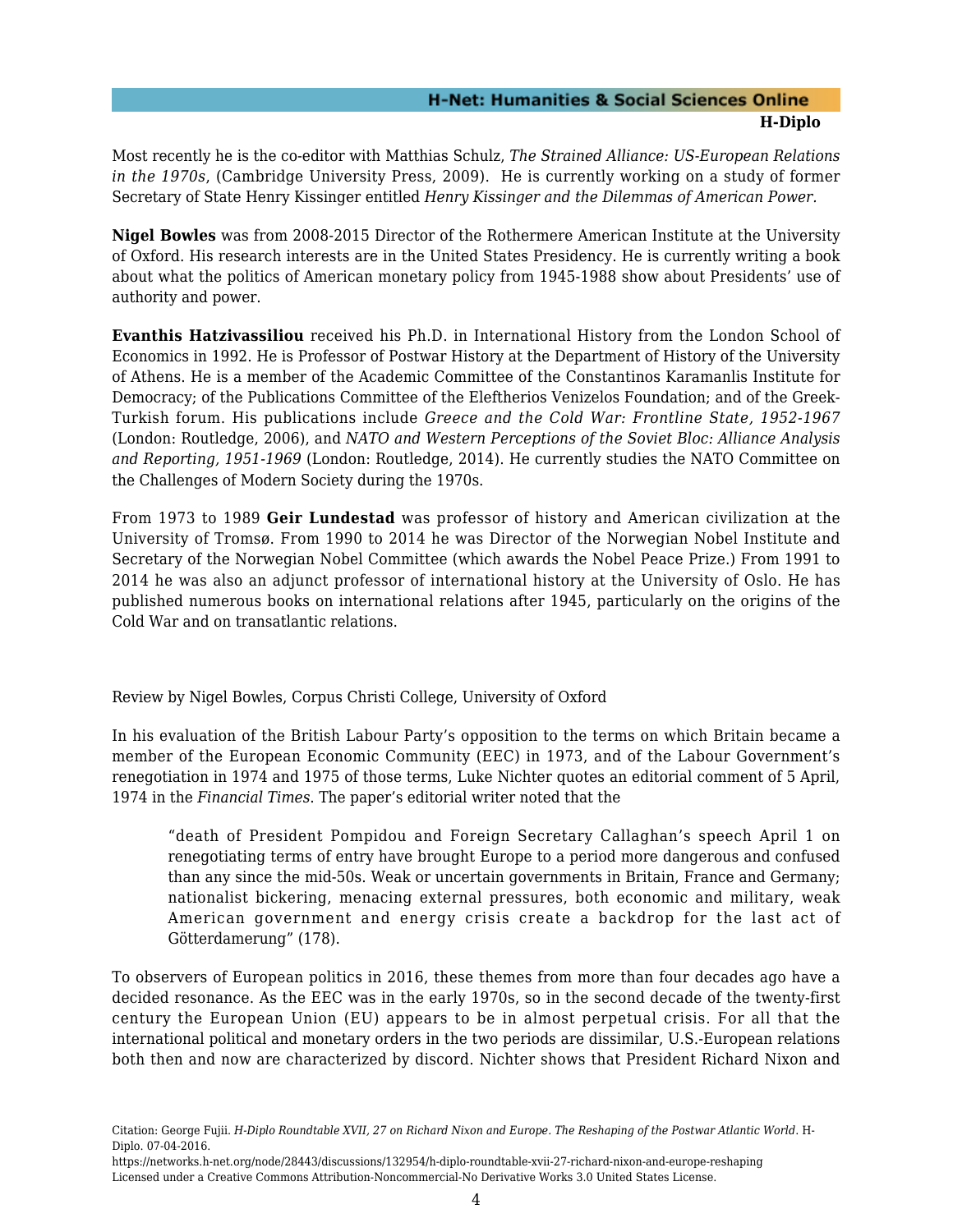senior members of his administration resented the growing disparity between American defence spending on European defence and European NATO members' own low and declining expenditure; President Barack Obama and senior members of his administration view European NATO members' feeble expenditures similarly in 2016. External pressures were during Nixon's administration indeed 'menacing'; they remain so. In 1973-74, some of those external pressures originated in the Middle East; in 2016, they do so with even greater turbulence and ramifying risk. If the governments of Britain, France, and Germany did not then reliably demonstrate the combination of strategic grip and resolution appropriate to the needs of the moment, they are in 2016 largely bereft of any such grip and resolution. Edward Heath, the Conservative British Prime Minister for whom Britain's EEC membership was an absorbing political commitment, at least had a clear sense of strategic purpose in matters European. For David Cameron, Heath's Conservative successor as British Prime Minister in 2016, the quality of Britain's relations with Europe have distilled into negotiations with Polish, Czech, and Hungarian politicians about 'in-work' benefits for those of their nationals working in Britain. Such are the shrivelled terms of conduct for British foreign policy in the twenty-first century.

Whatever else might be said of him, it cannot be said that Richard Nixon lacked strategic purpose. The topic consumed him. And for all that he appeared to be preoccupied with questions of strategic policy towards the Soviet Union and China in a world moving from bipolarity to tripolarity in nuclear matters, Nixon made more serious attempts to engage with Europe than many gave him credit for, either then or since. Nichter's commanding book *Richard Nixon and Europe* is, accordingly, thoroughly welcome. Nichter has to excellent effect used archival sources in Belgium, France, Germany, Italy, the United Kingdom, and the United States. His legendary industry, which has made possible the astonishing public good of transcribing Nixon's taped conversations, finds comparative archival and organizational expression in this admirable monograph. Learned though it is, *Richard Nixon and Europe* is also a publication readily accessible to the wider reading public interested to know more not just about what American policy towards Europe was but how it came about. The chapters on the closing of the gold window in 1971, and on European responses to that extraordinary act of policy, are outstanding pieces of historical analysis. So, too, is Nichter's consideration of the tension between the United States' conduct of relations with European allies through the EEC and NATO, and its bilateral relations with Britain, France, and Germany.

Nichter begins the concluding chapter to this fine book by quoting Nixon's handwritten note to himself on the occasion in June 1974 of the celebration at NATO Headquarters in Brussels of the twenty-fifth anniversary of the Alliance's creation: "It took great courage and statesmen to create… it will take greater [courage] to preserve" (216). Nixon knew that the United States' relations with Europe were of the first importance to both sides. As Nichter shows, the President's inheritance was awkward: NATO had been weakened by France's withdrawal from the alliance's integrated military command, and by the Alliance's feeble indecision in the face of the Soviet Union's invasion of Czechoslovakia in 1968. Nixon thought his inheritance in European matters unacceptable and unhelpful. Accordingly, he sought to reframe relations, culminating in his 'Year of Europe.'

The question that necessarily follows is one to which Nichter appropriately devotes much time: why did Nixon's grand initiative in 1973, the year of British, Irish, and Danish accession to the Community, fail? Here was a President, after all, for whom Europe mattered, and who knew why it did. He came to office bent upon strengthening the NATO alliance. Once in office, he succeeded in reestablishing bilateral relations with France (which had left NATO's integrated military command in

Citation: George Fujii. *H-Diplo Roundtable XVII, 27 on Richard Nixon and Europe. The Reshaping of the Postwar Atlantic World*. H-Diplo. 07-04-2016.

https://networks.h-net.org/node/28443/discussions/132954/h-diplo-roundtable-xvii-27-richard-nixon-and-europe-reshaping Licensed under a Creative Commons Attribution-Noncommercial-No Derivative Works 3.0 United States License.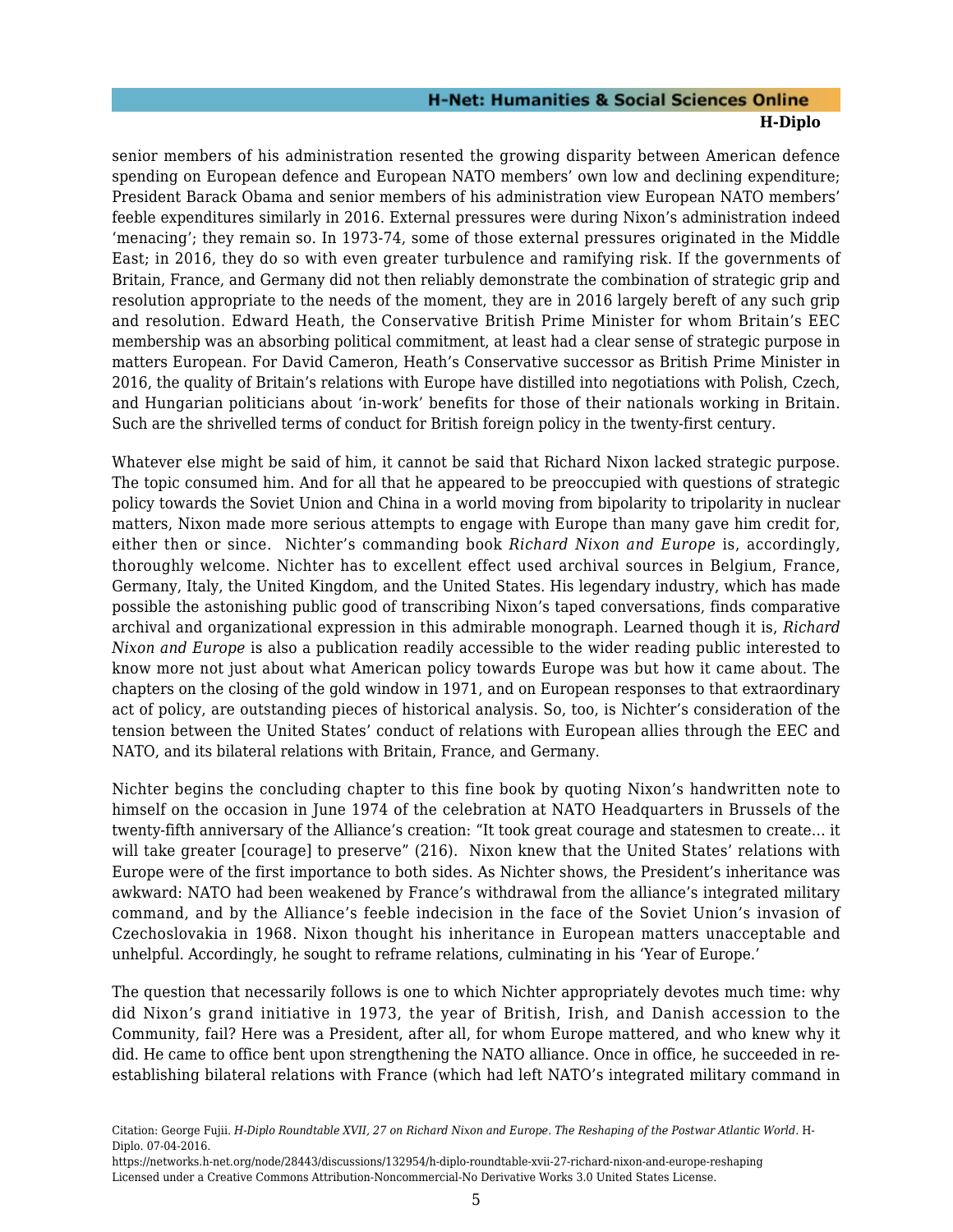1966). Nichter argues – indeed, he shows – that the vaunted 'Year of Europe' failed for four reasons:

First, because, the U.S. impaired its credibility with European allies not just because of its inability to achieve a ceasefire in Vietnam but also because of Nixon's decision to escalate bombing in Vietnam in December 1972.

Second, because British leadership was inadequate. At No. 10, Edward Heath did not match his commitment to British membership of the EEC with a clear-minded shaping of the implications of that stance for Britain's relationship with the United States. The Foreign and Commonwealth Office could not compensate for that weakness because, in British government, no venture can long survive without Prime Ministerial leadership that is both active and sustained.

Third, because France publicly opposed most of the Year of Europe initiative, particularly those elements that provided for a timetable for closer European cooperation or that threatened Gaullist sensitivities on defence cooperation.

And fourth, because the Social Democratic government in Germany sought a détente with the Soviet Union on terms that Nixon and Dr. Henry Kissinger judged likely to be unacceptable to the United States.

History does not offer repeat performances, but themes in relations between nation-states and alliances nonetheless recur in modified forms. That is not the least of the lessons to be drawn from Nichter's searching and intelligent account of U.S. foreign policy towards Europe during Nixon's Presidency. More than four decades since Nixon resigned, to the extent that Europe still coheres as a political force, it does so for the same reason that it has done ever since NATO's creation in 1949 – because of America's security guarantee. Though formally confined to members of NATO, that guarantee actually extends rather beyond them. Just how far and under what conditions it does so is, alas, unclear. If we did not know that before 2014, we certainly know it in the aftermath of Russia's annexation of the Crimea and its suzerainty over eastern Ukraine.

United States Presidents and Secretaries of State have invariably found their European allies in NATO and trading partners in the EEC and EU a source of irritation, as well they might. Kissinger's oft-cited frustration on the point of whom in Europe he might contact to discover the EEC's policy on any given matter remains *au point*. Except for trade, the EU has but weak common expressions of external policy, as its flailing response to the Syrian and Libyan migration crises painfully reveals. But the transatlantic relationship remains vital to the United States and its European partners for reasons of politics, security, trade, and culture. Nixon understood that, as his predecessors in the Oval Office had done, and his successors have in their turn also done. It is in the nature of things that Europe needs American leadership but often finds its exercise inconvenient, overwhelming, or both. That, for the United States, is but one of the burdens of its hegemony.

<span id="page-7-0"></span>Review by Evanthis Hatzivassiliou, University of Athens

This is the first monograph that attempts to evaluate comprehensivelyPresident Richard Nixon's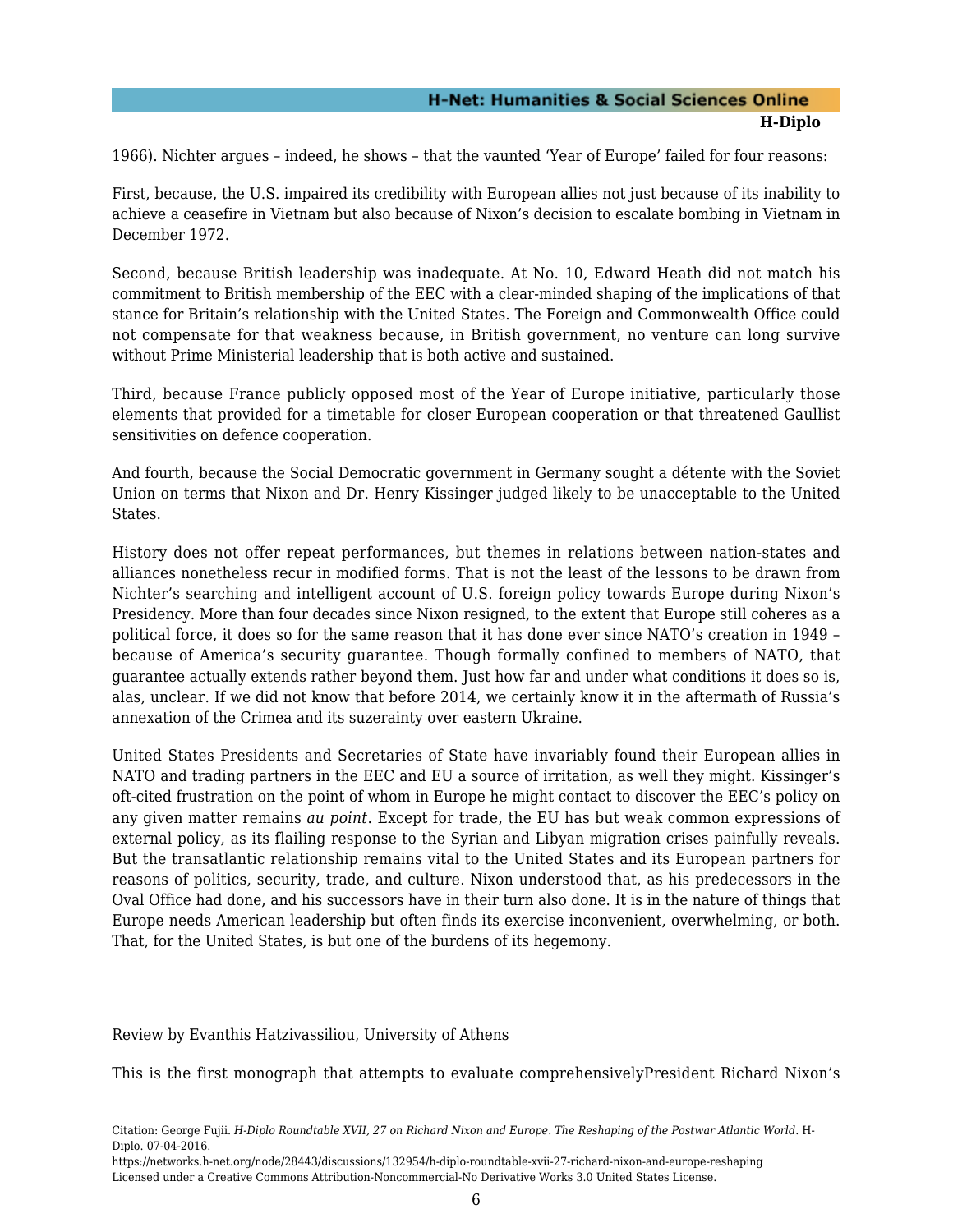impact on U.S.-European relations. As recent scholarship has argued, the late 1960s and the early 1970s was a period of important transitions. Apart from the move towards détente that raised huge questions about the Cold-War international system, these years were marked by the transfer of Cold War tensions to the global south– in other words, the full globalization of the Cold War. There was also the growing significance of monetary, trade, and energy problems in international affairs, the ascent of the human rights agenda, and the need for international scientific cooperation necessitated by rapid technological progress in diverse issues that ranged from computers to satellites, and from the Sea Bed to the environment. Moreover, the cycle of the West's postwar economic expansion, the *trente glorieuses*, was coming to an end. Sections of the new postwar generations were becoming radicalized: they put forward new demands, sometimes ideologically confused, thus creating novel problems over the legitimization of the postwar social systems. In other words, as we know now, this was the beginning of the post-industrial era. It was natural that events of such magnitude would call for major adjustments in the fabric of the postwar West.

<span id="page-8-0"></span>This crisis of adjustment was handled by one of the most idiosyncratic presidents of the United States, Richard Nixon, aided by another unique figure, Henry Kissinger, who – as the British noted – was a 'philosopher' who was given huge powers by his chief as National Security Adviser and later Secretary of State (132). In many respects, the Nixon-Kissinger team did not play by the rules; they came to power with very clear ideas, and were prepared often to brush aside the State Department. They scored impressive successes in their dealings with the West's adversaries – the Soviet Union and China – and ended the Vietnam War, but their policies, mostly towards small states, often sparked adverse reactions. Regarding transatlantic relations, there is an excellent and growing bibliography on the West's policies in the Conference for Security and Cooperation in Europe (CSCE), the Anglo-American special relationship, human rights and monetary problems, what there has not yet appeared a comprehensive interpretation of Nixon's full impact on what Nichter correctly terms on the cover of the book as the "closest and most important alliance in the world," at a time when "the postwar period came to an end, and the modern era came to be on both sides of the Atlantic." The central question is relatively simple: Was the Nixon administration successful in adjusting intra-Western relationships to the new era? As usual in the history of international relations, simple questions lead to complicated answers.

<span id="page-8-1"></span>The book is based on extensive multi-archival research in the U.S., Britain, France, Germany, Italy, as well as the NATO, Council of Europe, and European Economic Community (EEC) archives. The author has consulted a huge spectrum of published sources, while he places special emphasis on the White House tapes, a large part of them published and co-edited by him in 2014-2015. Thus, he is in a position to present an authoritative interpretation of Nixon's European policies.

The author carefully defines his subject. In the introduction, he stresses that he does not present a full account of transatlantic relations in those years; he seeks to show the ways in which Nixon implemented his celebrated 'Doctrine' with regard to Europe (2-4). Thus, Nichter focuses on pivotal issues, pointing to the President's effort to effect a transformation of U.S. policies towards its closest allies. This means that Nichter's analysis inevitably focuses on the U.S. end of the relationship, also taking into account the internal variables of American foreign policy, including the tendency toward isolationism that Nixon and Kissinger sought to resist. The policies of the European powers or the EEC and NATO processes are not the focus of the book.

Citation: George Fujii. *H-Diplo Roundtable XVII, 27 on Richard Nixon and Europe. The Reshaping of the Postwar Atlantic World*. H-Diplo. 07-04-2016.

https://networks.h-net.org/node/28443/discussions/132954/h-diplo-roundtable-xvii-27-richard-nixon-and-europe-reshaping Licensed under a Creative Commons Attribution-Noncommercial-No Derivative Works 3.0 United States License.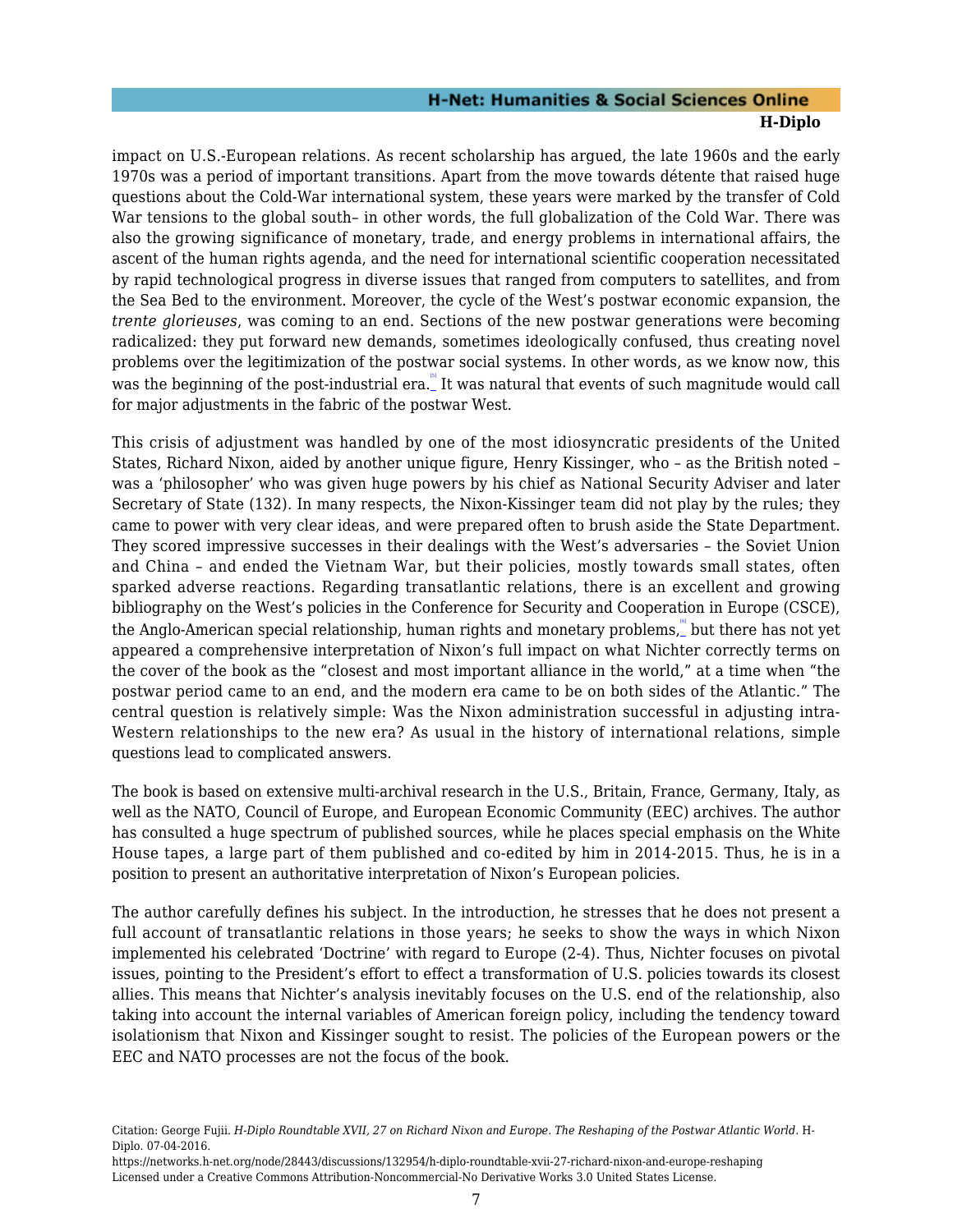The first chapter discusses Nixon's effort to adjust the security relationship with Europe. In early 1969, NATO was approaching its twentieth anniversary, and had managed to overcome the serious crisis of French withdrawal from the military command. Nixon sought to revitalize the alliance. First, he was instrumental in the setting up of NATO's 'Third Dimension', namely, the Committee on the Challenges of Modern Society (CCMS) or NATO's environmental program. However, the author arguably overstates the impact of the CCMS in "holding together" the alliance (19). He then discusses the U.S.-French defense cooperation of the early years of the Nixon administration, arguing that this played a major role in reestablishing bilateral relations following a period of significant strain. Last but not least, he explains the administration's efforts to defeat the Mansfield Amendments which called for a sharp reduction of US forces in Europe, and thus threatened to drive a wedge between the U.S. and Europe on the most sensitive of all transatlantic Cold War topics – the Europeans' confidence in the American determination to defend Western Europe.

The following two chapters deal with the unilateral decision of the U.S. in 1971to end the Bretton Woods system, and its after-effects. The author shows that the system had already posed important problems for the U.S., which was now seeing its European and Japanese partners (but also trade rivals) grow more quickly than itself, at a time when the dollar's convertibility to gold effectively meant that the U.S. subsidized its allies' defense effort. In the end, West German growth and a huge British demand to convert dollars to gold in the summer of 1971 forced Nixon into making the decision, although, tellingly, no foreign policy official was present in the actual meetings. This unilateral decision had serious repercussions in Europe, and threatened to destabilize transatlantic relations. By the end of 1971, Kissinger tended to take over the deliberations with the Europeans, trying to protect relations with them, and pushing the more aggressive (and prone to unilateralism) Secretary of the Treasury, John Connally, to the sidelines. This is an excellent analysis of American policy-making, showing the intensity of the dilemmas at a time when a whole economic cycle was ending and new balances had to be sought; during such a transitory period, these balances would not only be economic, but also political and even psychological.

The next chapters deal with the ill-fated Year of Europe. Nichter disputes the European allegation that the initiative was undertaken unilaterally by Washington, but acknowledges that the Americans "seemed to have little understanding of European integration" (113). He also concedes that Nixon's style of decision-making – mostly the tendency to surprise others by his announcements – was perhaps more appropriate when dealing with adversaries rather than with allies (124). Instead of celebrating transatlantic bonds, 1973 and early 1974 became a period of intra-allied tensions, intensified by successive crises such as the Yom Kippur War in the Middle East and the first oil shock. Nixon and Kissinger, also pressed by the growing difficulties in the Watergate front, came close to believing that the EEC was striving to develop its distinct identity on an anti-American basis, and questioned the wisdom of American support to the European integration project. It took great effort to reach a new psychological balance, with the issuing of the Atlantic declaration in mid-1974. The last two chapters deal with a primarily European problem – Britain's renegotiation of its entry terms in the EEC. Washington fervently supported the continuing British membership of the EEC, which would allow the country to remain "committed to an active international role" (197). Thus, Washington effectively returned to a line of support for the European project. Still, this issue, more European than American in substance, could be discussed in a single, rather than in two chapters.

Nichter offers a convincing picture of the Nixon administration's efforts to place the transatlantic

Citation: George Fujii. *H-Diplo Roundtable XVII, 27 on Richard Nixon and Europe. The Reshaping of the Postwar Atlantic World*. H-Diplo. 07-04-2016.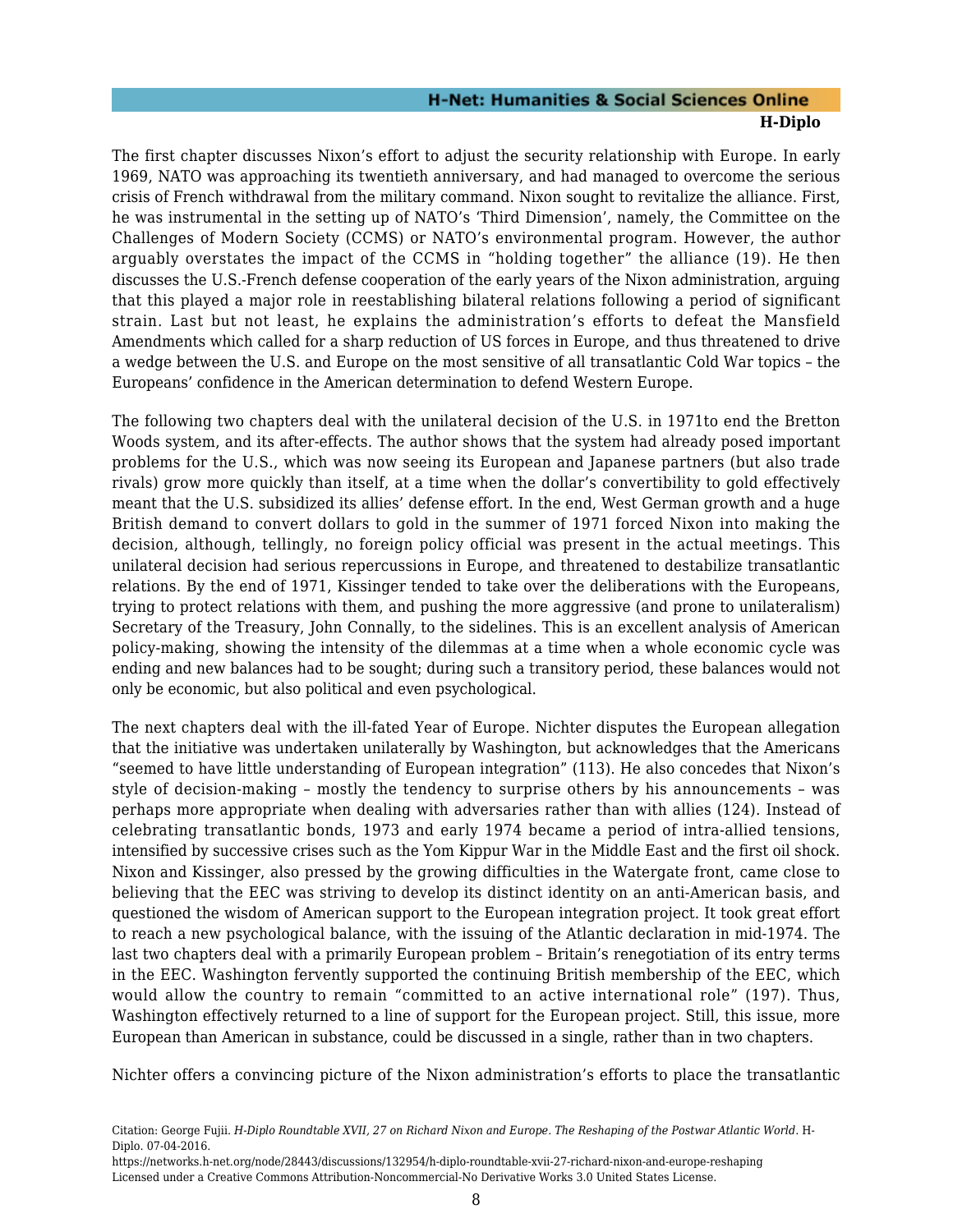relationship on a new basis, consistent with the less maximalist policies that the President wanted to pursue globally. He argues that Nixon's efforts were in the end successful. This is a convincing argument, although there are aspects which might deserve more analysis. Had the author engaged more extensively with existing European historiography, a more balanced and better informed argument would have emerged: the book focuses mostly on the formulation of U.S. policies, but the European end of the equation is not equally covered. Moreover, a more extensive treatment of the CSCE negotiations and the changing U.S. and European roles in that process might have enriched the argument. The author could also place more emphasis on a constant European complaint of these years, namely the apparent reluctance of the White House to understand the difference between consultation with the allies and mere notification of them – something which tended to reinforce a sense of constant Nixonian unilateralism in dealing with Europe.

In sum, this was an era of huge transitions in international affairs, which could not but have a major impact on transatlantic relations. Arguably, it was also natural that misunderstandings or hiccups would occuron both sides of the Atlantic. During such a tense and dense historical time, when trends of globalization were dramatically intensifying, the necessary adjustments could only be made through a measure of tension. Having enjoyed an uninterrupted period of economic ascent, and in the midst of organizing a political expression of their supranational union, the members of the EEC often felt ignored by their major ally who was engaging in dangerously close contacts with the Soviet adversary. On their side of the relationship, Nixon and Kissinger often felt let down by the Europeans (for example in the Yom Kippur War), while they also complained that the Europeans wanted to take distances from the Americans, whom they expected to remain fully committed to Europe's defense. Perhaps the best commentary on Nixon's foreign policy is that it was "at once revolutionary in its methods and conservative in its aims."\_This is fully evident in U.S.-European relations as well, although the revolutionary methods tended to make the Europeans anxious. In other words, the stakes of those years were high: the two sides of the Atlantic needed to find a new point of balance, incorporating their own evolution and change as well as the new institutional peculiarities of European integration.

<span id="page-10-1"></span>Eventually, however, they did. It is possible that the existence of a common adversary – the Soviet Union – also played a role in this process, and this is why the Cold War was so important even during this stage of détente. But it was not only that. The main reason evidently lay in the fact that the U.S. and the European allies were like-minded states, in a generally similar stage of development, and had common values and interests to defend in the new era. The style of Nixon and Kissinger created problems of communication, but Nichter correctly argues that they were successful in pushing things to a conclusion. Perhaps the greatest commentary on their policies is the respect that the Europeans showed for them – but mostly after they had been safely out of office.

<span id="page-10-0"></span>Review by Geir Lundestad, Norwegian Nobel Institute (1990-2014)

<span id="page-10-2"></span>Most books have some strong sides and some weak sides. This is certainly also the case with Luke Nichter's *Richard Nixon and Europe*. The strongest side is quite clearly the archival sources the author has consulted. This is no surprise since Nichter has a strong background in editing and publishing sources. "Nichter has looked at the archives of the European Commission and of NATO in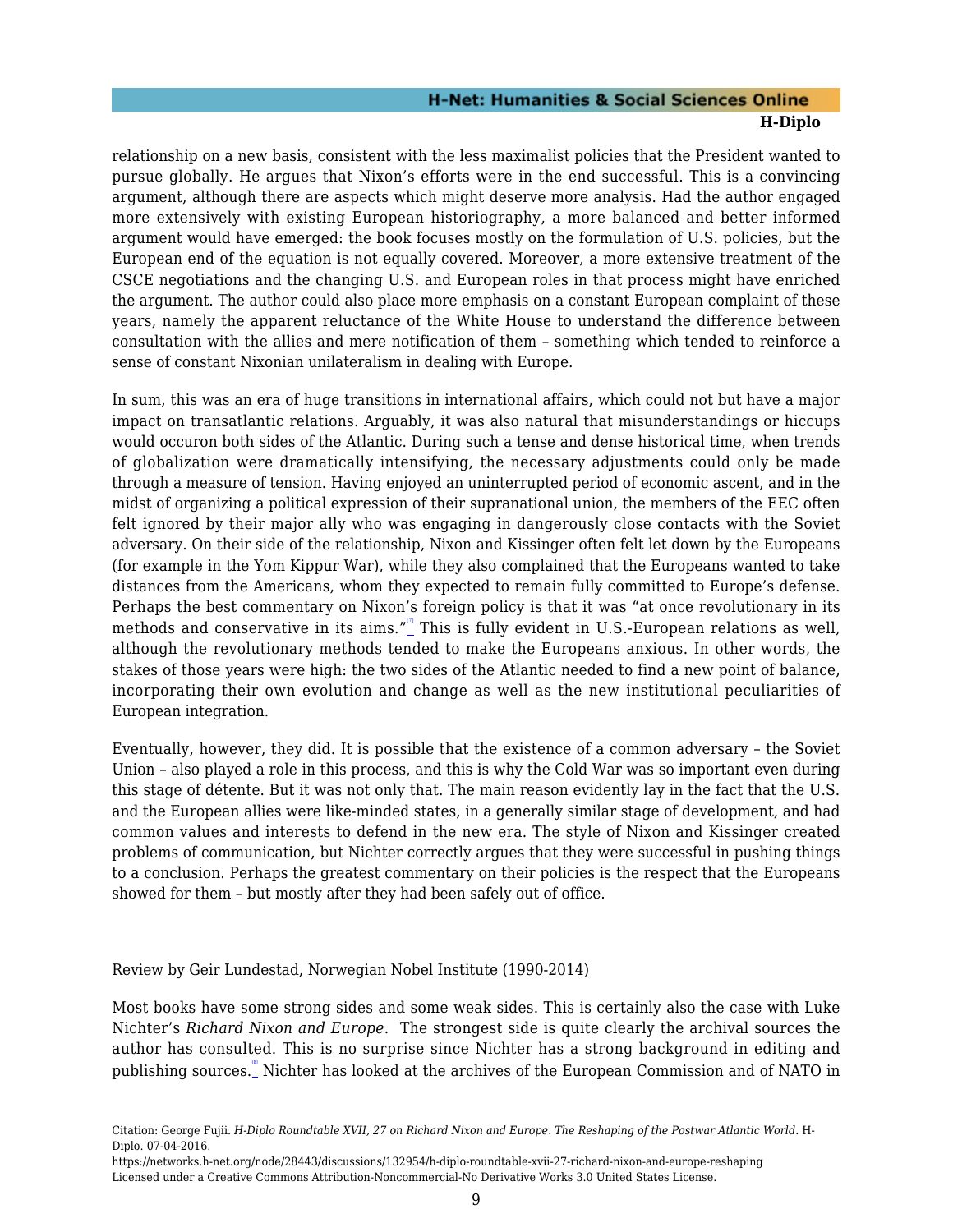Belgium, the presidential archives at the *Archives nationales* in Paris and the relevant archives at the Council of Europe in Strasbourg, at archives of the Auswärtiges Amt in Berlin, the European Union files in Florence, the National Archives in London, and a wide range of American private, presidential and National Archives materials. He has also consulted all the obvious published government documents, memoirs, periodicals, and books. Nichter puts long extracts from these sources into his text (59-63, 76-82). This gives us the impression of coming close particularly to President Richard Nixon, Secretary of the Treasury John Connally, and Chairman of the Federal Reserve Board Arthur Burns. Nichter is better on economics than on politics and focuses more on the United States than on the leading European powers, with the partial exception of the United Kingdom.

The weakest part of the book is the lack of a clear central thesis. The reader is never entirely certain what the main argument of the book is. The starting point is apparently that Nichter wants to do for Nixon what Thomas Schwartz did for Lyndon Johnson in his *Lyndon Johnson and Europe*. Schwartz was able to show that right in the middle of the Vietnam War, Johnson pursued a rather nuanced and successful policy towards the main European allies, including President Charles de Gaulle's France. <del>"</del>

<span id="page-11-0"></span>Nichter's book follows a circuitous route, but it is not clear where it actually ends up. The author starts off by stating that on January 20, 1969, Richard Nixon's first day as president, "U.S.-European relations were at the lowest point that they had been at any time since the end of World War II," a considerable overstatement if one thinks of Suez Crisis in 1956 and de Gaulle taking France out of NATO's military integration (1). This view also represents an indirect rejection of the success of President Johnson, and thereby also of the work of Nichter's mentor Tom Schwartz. Then Nichter spells out the bold new initiatives which Nixon undertook to relieve the crisis: he strengthened ties with the NATO partners, particularly with de Gaulle's France; Nixon acted with boldness to alleviate the financial situation of the United States and thereby brought about the "birth of the modern age of globalization," another major overstatement; through the Year of Europe Nixon encouraged the European Community (EC) "to become more outward looking at a time of inward development and expansion" (4); Nixon believed "the EC was stronger with Britain as a member due to Britain's longer engagement with the world than other Europeans" and through his and National Security Adviser Henry Kissinger's efforts "Britain remained tethered to both the EC and the United States, but especially Europe" (5).

Yet, at the end of the book it is evident that Nichter thinks that Nixon pretty much failed in his efforts. He writes that the foreign policy Nixon and Kissinger pursued was based on "attributes that were contrary to Atlanticism: they shifted the focus of American attention and creativity from West to East, they prioritized bilateral diplomacy, they subordinated transatlantic relations to opportunities with adversaries such as China and the Soviet Union, and they sought to preserve American dominance as the world transitioned to a more diffuse place" (218). Transatlantic relations diminished in importance compared to other regions of the world: "the decline of Europe as an American foreign policy priority had more to do with the Nixon reorientation of American foreign policy to the East than the decline of the United States as a result of Vietnam" (219), as if the two points stand in opposition to each other.

The final sentence of the book is the following: "Europe remained an important partner, but the shift to a Pacific strategy forever changed the relationship among the Atlantic allies" (219). 1969 had allegedly been the lowest point in transatlantic relations. Now we read that at the end of Nixon's

Citation: George Fujii. *H-Diplo Roundtable XVII, 27 on Richard Nixon and Europe. The Reshaping of the Postwar Atlantic World*. H-Diplo. 07-04-2016.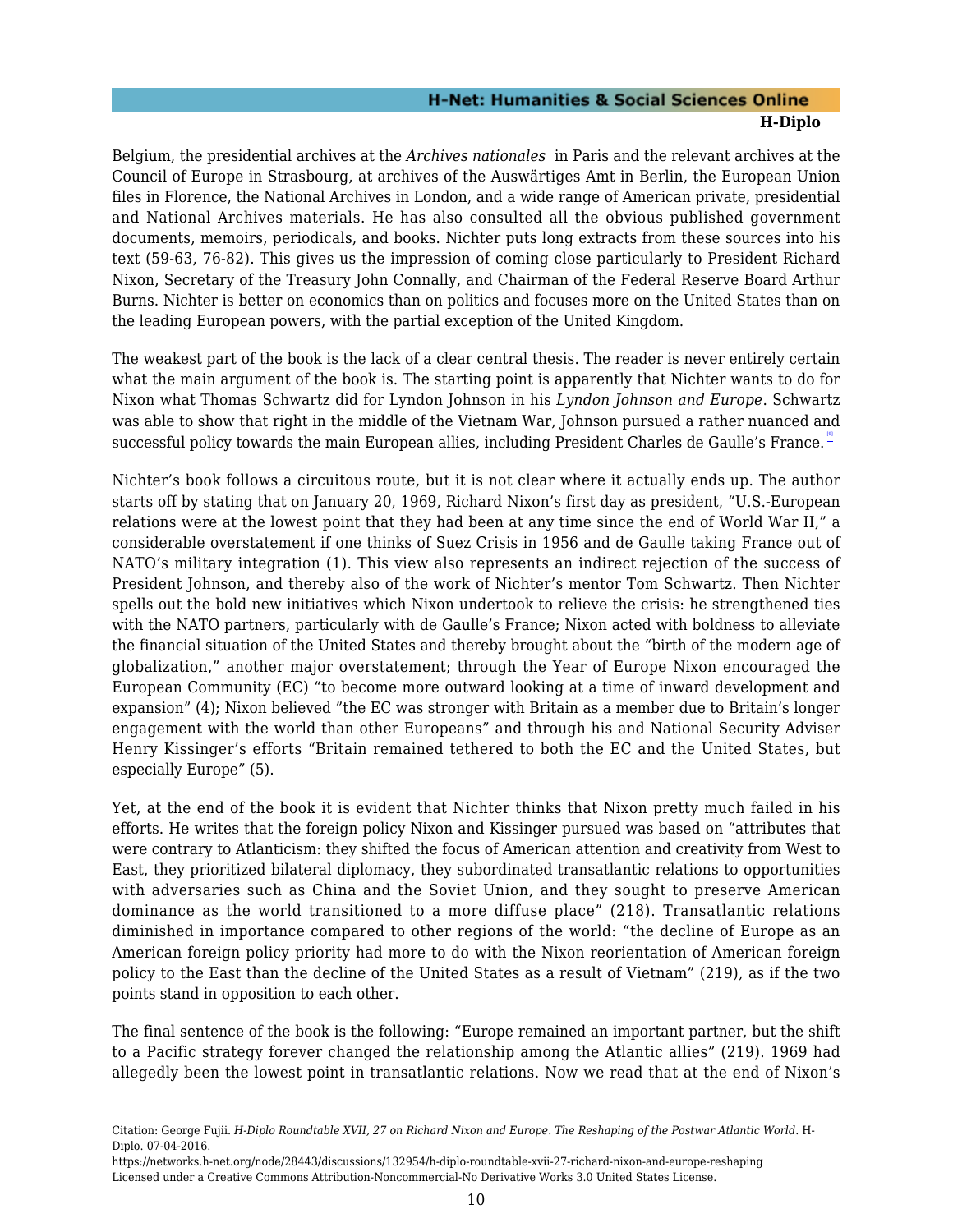abbreviated term "the year 1974 was the most turbulent in Nixon-era transatlantic relations. U.S.- European ties were at the lowest point since World War II after the failure of the Year of Europe" (158). The Anglo-American relationship was "threadbare" (158); the Franco-German *moteur* that had driven European integration "was stalled" (158); we even read that "Over time, Nixon's preferred style of diplomacy seemed increasingly incompatible with transatlantic relations, "which were based on traditional diplomacy, consultation, and a greater degree of transparency" (124). The governments of the United States, Britain, France, and Germany all fell in the first half of 1974. So, the achievements of Nixon and Kissinger towards Europe were meager indeed.

"However, by mid-1975, the situation was significantly improved" (158). Somewhat paradoxically and surprisingly, President Gerald Ford seems to be the real, but highly unanticipated hero in this book on Richard Nixon. The process of European integration was relaunched by German Chancellor Helmut Schmidt and French President Giscard d'Estaing, the Anglo-American relationship was considerably strengthened when Ford and Prime Minister Harold Wilson replaced Nixon and Edward Heath. Nichter concludes that, in fact, "The year 1975 marked the beginning of a time of more harmonious bilateral political relations between the United States and France, Germany, and the United Kingdom" (158). This is all rather confusing. Gone are the structural factors that had so harmed transatlantic relations under Nixon. Now the emphasis is on personalities, and much of the credit for the improved climate has to go to Gerald Ford, the "relative unknown in the White House" (158). Ford, Schmidt, Giscard, and Wilson, and from 1976 Prime Minister James Callaghan, enjoyed each other's company and remained friends even after they had all left office. Gone was not only Nixon himself, but also John Connally who had done so much to mess up transatlantic relations with his strident approach.

As already suggested, there are many questionable statements in Nichter's book. He argues that "the Year of Europe was the most ambitious plan to improve Atlantic unity since the Marshall Plan" (157). One could think instead of the founding of NATO. His analysis of why the Year of Europe failed is more accurate (156-157). Britain under Heath was eager to be accepted by its new EC partners, West Germany under Chancellor Willy Brandt was focused on its *Ostpolitik,* and France under President Georges Pompidou had its own agenda. The United States was increasingly influenced by the scandal that helped doom the Year of Europe – Watergate. The European responses to Nixon's economic measures of August 1971 "were the origins of the European Monetary System, from which a common currency was created" (70). This is simply stated; no effort is made to bear this out. It is strange that in such a short book two full chapters, ranging from pages 158-215, are devoted to the British election of 1974 and the country's referendum on the EC in 1975, with relative little emphasis on the American role in these events.

<span id="page-12-0"></span>Nichter touches upon Nixon's feeling of American decline, but does not give it the attention it deserves. Nixon returned to this topic time and again. Inus, he referred to the earlier American domination and the Soviet challenge and then stated that instead of there being just two superpowers, "When we think in economic terms and economic potentialities, there are five great power centers in the world today," The United States, the Soviet Union, Western Europe, China, and Japan. And, again, "I think of what happened to Greece and Rome; what is left – only the pillars." The 1970s was clearly the decade when the references to the decline of the United States were strongest and most numerous.

Citation: George Fujii. *H-Diplo Roundtable XVII, 27 on Richard Nixon and Europe. The Reshaping of the Postwar Atlantic World*. H-Diplo. 07-04-2016.

https://networks.h-net.org/node/28443/discussions/132954/h-diplo-roundtable-xvii-27-richard-nixon-and-europe-reshaping Licensed under a Creative Commons Attribution-Noncommercial-No Derivative Works 3.0 United States License.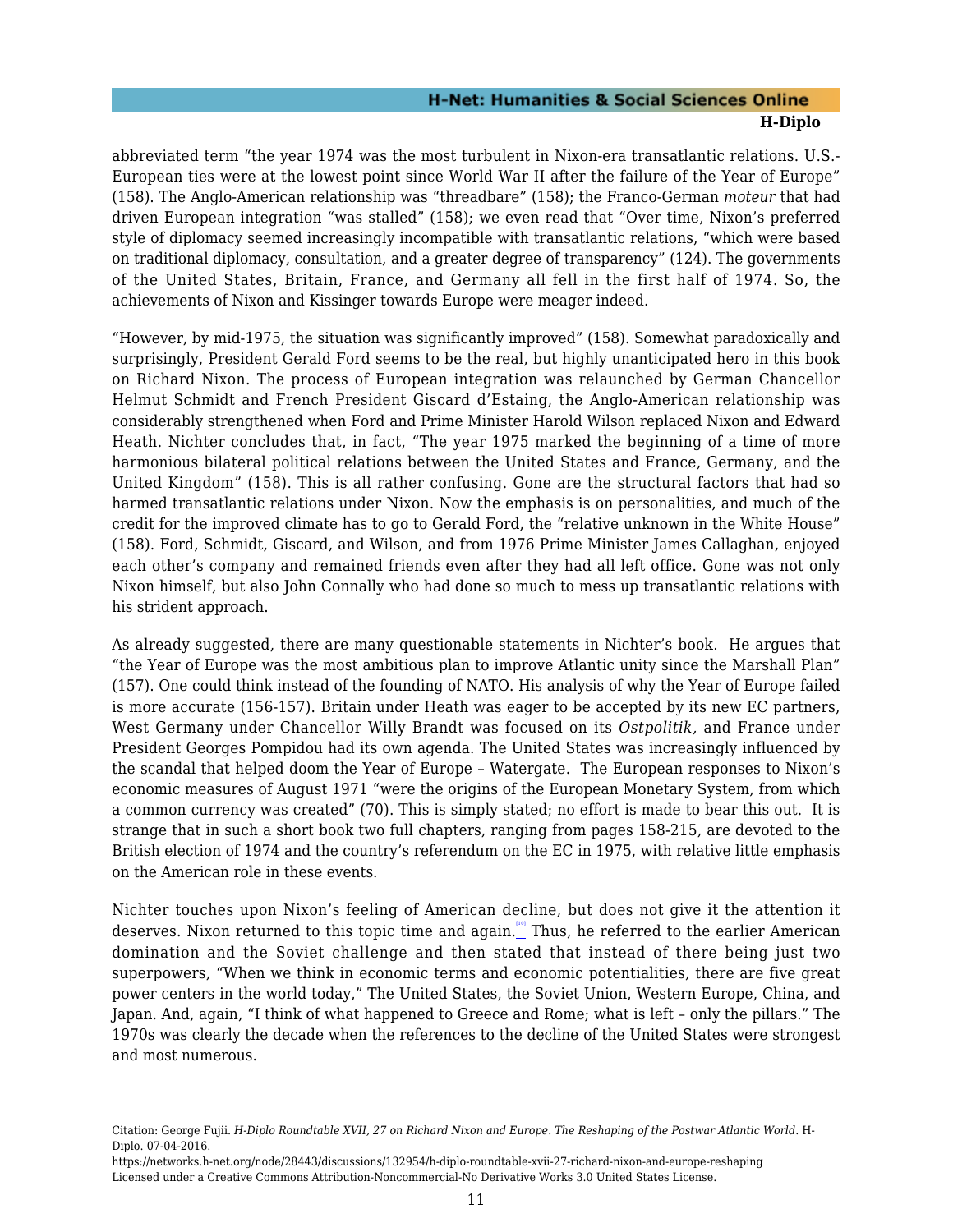With a relatively weakened United States, Washington had simply come to doubt its own emphasis on Europe's integration. In Kissinger's words "A confederal Europe would enable the United States to maintain influence at many centers of decision rather than be forced to stake everything on affecting the views of a single, supranational body." The paradox was that when Britain finally had in Edward Heath a Prime Minister who wanted to bring Britain into the EC, Washington had lost much of its interest. It did not really encourage the EC institutions. Again, as Kissinger stated, "If the price for this is that we cannot talk with our traditional European friends, then over time this could create a massive change in our relations. "J. Robert Schaetzel, U.S. ambassador to the EC in the years from 1966 to 1972 was a true believer in the European integration process and saw Washington's response at close hand. In his memoirs, not mentioned by Nichter, Schaetzel complained that in the Nixon years "in its isolation in Brussels the United States Mission to the European Communities might as well have been located on the upper reaches of the Orinoco."<sup>"</sup>

#### <span id="page-13-1"></span><span id="page-13-0"></span>Author's Response by Luke A. Nichter, Texas A&M University–Central Texas

I would like to thank Nigel Bowles, Evanthis Hatzivassiliou, and Geir Lundestad for reading my work, providing stimulating feedback, and challenging me to think about transatlantic relations during the Nixon years in different ways. Also, I would like to thank the editors of H-Diplo, and especially Thomas Maddux, for commissioning such an esteemed group of reviewers for this roundtable. To Thomas Schwartz I can offer no thanks here that has not been expressed in the book already, but my appreciation is due, once again, for contributing the introduction to this roundtable.

<span id="page-13-2"></span>Shortly after the publication of Thomas Schwartz's Lyndon Johnson and Europe (1), I was in that place as a graduate student that we have all been in: I was searching anxiously for a long-term research topic. Nothing was holding my attention, yet I knew that, in the marriage-without-love that was to become my dissertation, I needed to work on something that would motivate me to trudge again and again to the library in the Ohio winter snow. I hoped to do something multi-archival, on the archival frontier, from an international perspective. I was lucky to have received a lot of good advice from dissertation committee members Douglas Forsyth and Gary Hess, but it was not until I read *Johnson and Europe* that the final tumbler of the lock fell into place in my mind. It is still hard for me to believe, a decade later, that we are talking about the result – *Richard Nixon and Europe*.

The reviewers were generous in their praise and gentle with their criticism. There are a few times when we are saying – or at least intending – different things. Some statements in the book could have been framed in better ways. But I welcome the discussion to which my work contributes – regardless of whether we agree on the greatest crisis in postwar transatlantic relations, why President Richard Nixon and Secretary of State Henry Kissinger took certain actions or said certain things based on what I heard on the Nixon tapes, or whether my work rejects *Johnson and Europe*. (I do not think that it does, only that Nixon and Kissinger did not inherit a transatlantic relationship as sound as it seemed.) There is room for debate and disagreement. My primary goal has been to move the ball down the field and advance the historiography.

I agree that the book is circuitous, in part because Nixon's transatlantic policy was. Due to the

Citation: George Fujii. *H-Diplo Roundtable XVII, 27 on Richard Nixon and Europe. The Reshaping of the Postwar Atlantic World*. H-Diplo. 07-04-2016.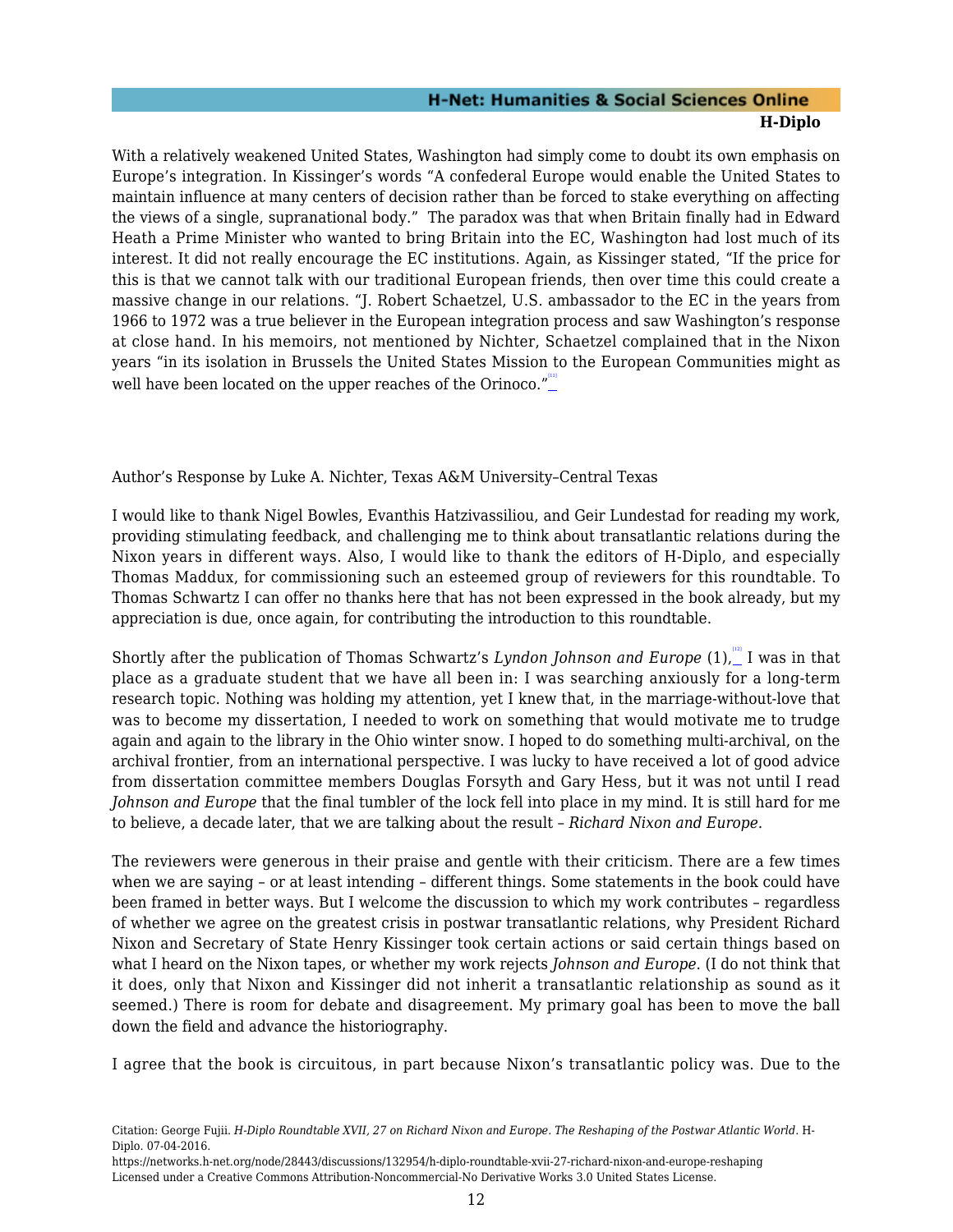sudden starts and stops in policy momentum, changing priorities, and the shifting impact of domestic policy, a simple thesis cannot capture the required nuance. The time and space that Nixon and Kissinger had for U.S.-European policy was directly related to how much time and space was being consumed by other crises and priorities. Like Johnson, Nixon had to deal with the Vietnam War, but during the Nixon era numerous other issues also significantly impacted transatlantic relations: détente with the Soviet Union, rapprochement with China, the protracted collapse of Bretton Woods, the expansion of the European Community, the Yom Kippur War in 1973 and the energy crisis, and Watergate. Some were self-inflicted wounds, to be sure.

<span id="page-14-6"></span>I once had a chance to discuss Nixon-era transatlantic relations with Henry Kissinger. It is not a subject that Kissinger has written much about. Whereas Johnson fared better than perhaps we expected, Nixon and Kissinger fell short in the area of the world they were arguably most knowledgeable and best prepared. "That was a great disappointment," Kissinger summarized about the Year of Europe in particular. "And that is the same feeling I get, and the one I pass on to readers of this book: some successes, some failures, but primarily missed opportunities.

#### **Notes**

<span id="page-14-0"></span>[\[1\]](#page-2-1) Thomas A. Schwartz, *Lyndon Johnson and Europe: In the Shadow of Vietnam* (Cambridge: Harvard University Press, 2003).

<span id="page-14-1"></span>[\[2\]](#page-3-0) Douglas Brinkley and Luke A. Nichter, *The Nixon Tapes 1971-1972* (New York: Houghton Mifflin Harcourt, 2015, and Douglas Brinkley and Luke A. Nichter, *The Nixon Tapes 1973* (New York: Houghton Mifflin Harcourt, 2015).

<span id="page-14-2"></span>[\[3\]](#page-3-1) Although Lundestad coined this expression and used it frequently, beginning with his work in the 1980s, a representative publication would be Geir Lundestad, *The United States and Western Europe Since 1945: from "Empire by Invitation to Transatlantic Drift (New York: Oxford University Press,* 2003).

<span id="page-14-3"></span>[\[4\]](#page-3-2) This is the argument in Geir Lundestad, *Empire by integration: the United States and European integration, 1945-1997* (New York: Oxford University Press, 1998),

<span id="page-14-4"></span>[\[5\]](#page-8-0) See, among others, Niall Ferguson, "Introduction: Crisis, What Crisis? The 1970s and the Shock of the Global", in Niall Ferguson, Charles S. Maier, ErezManela, and Daniel J. Sargent, eds., *The Shock of the Global: the 1970s in Perspective* (Cambridge: The Belknap Press of Harvard University Press, 2011), 1-21.

<span id="page-14-5"></span>[\[6\]](#page-8-1) See among many others, Niklas H. Rossbach, *Heath, Nixon and the Rebirth of the Special*

Citation: George Fujii. *H-Diplo Roundtable XVII, 27 on Richard Nixon and Europe. The Reshaping of the Postwar Atlantic World*. H-Diplo. 07-04-2016.